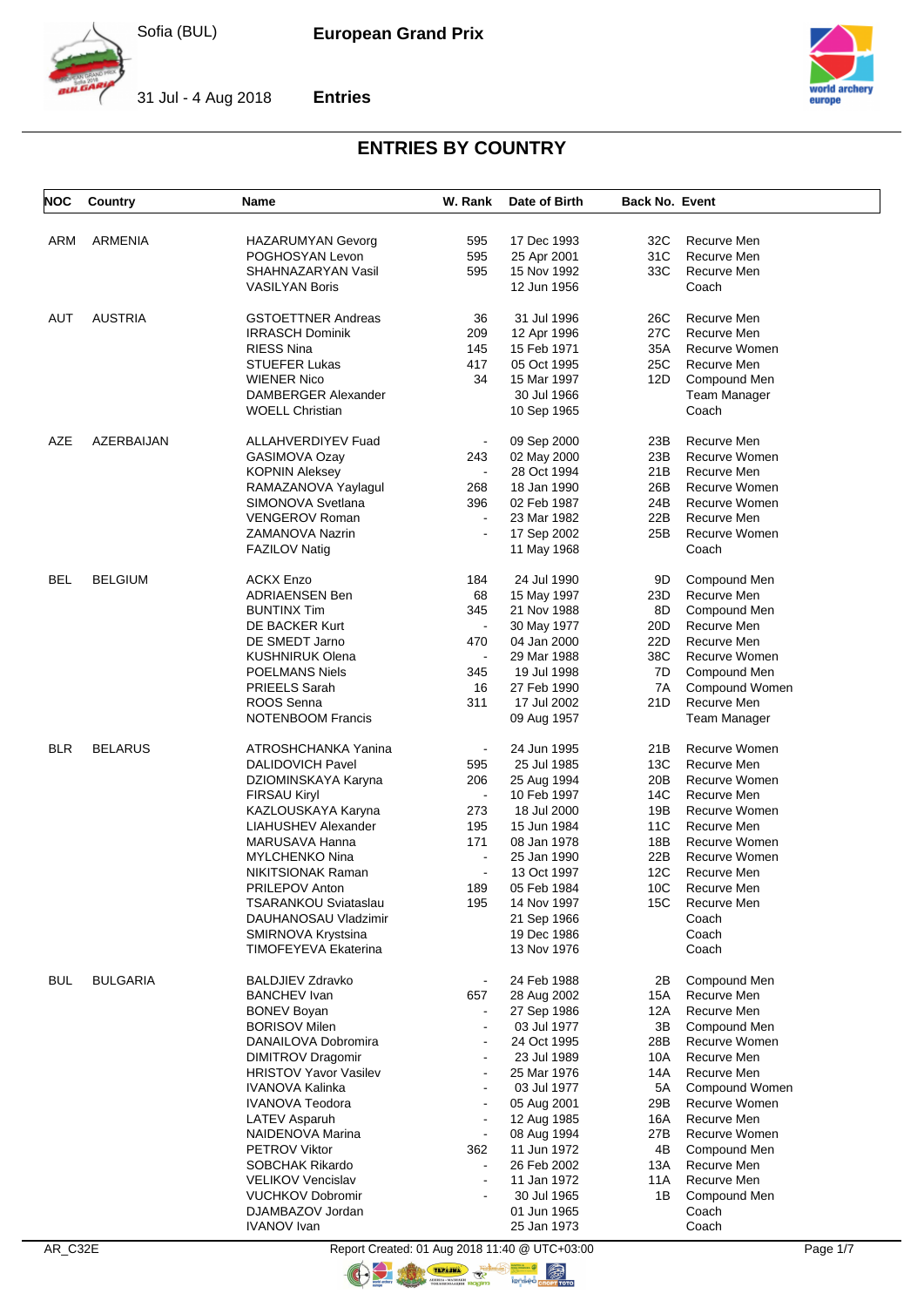

31 Jul - 4 Aug 2018



# **Entries**

## **ENTRIES BY COUNTRY**

| <b>NOC</b> | Country                                   | Name                                          | W. Rank        | Date of Birth              | <b>Back No. Event</b> |                                                   |          |
|------------|-------------------------------------------|-----------------------------------------------|----------------|----------------------------|-----------------------|---------------------------------------------------|----------|
|            |                                           |                                               |                |                            |                       |                                                   |          |
|            | <b>BUL01 PHOENIX ARCHERY</b>              | MITOV Ivan                                    |                | 28 Dec 1977                | 37D                   | Recurve Men                                       |          |
|            | BUL02 ROBIN HOOD                          | <b>KARANESHEV Nikolay</b>                     |                | 07 Oct 1974                | 38A                   | Recurve Men                                       |          |
|            |                                           | VASILEVA Radka                                |                | 15 Dec 1984                | 34B                   | Recurve Women                                     |          |
|            |                                           |                                               |                |                            |                       |                                                   |          |
|            | <b>BUL03 GABARIT</b>                      | <b>BOYADZHIEV Georgi</b>                      |                | 23 Sep 1993                | 11B                   | Compound Men                                      |          |
|            |                                           | <b>GENOV Vasil</b>                            |                | 29 Jul 1988                | 10B                   | Compound Men                                      |          |
|            | BUL04 DJAMBO                              | DOBREV Daniel                                 |                | 16 Oct 2000                | 13C                   | Compound Men                                      |          |
|            |                                           |                                               |                |                            |                       |                                                   |          |
| BUL05 HUNI |                                           | <b>AVDZHIEV Radostin</b>                      |                | 14 Feb 1963                | 14A                   | Compound Men                                      |          |
|            | <b>BUL06 BELITE AKULI</b>                 | <b>GROZEV Danail</b>                          |                | 01 Aug 1971                | 12A                   | Compound Men                                      |          |
|            |                                           | <b>HALACHEV Vladimir</b>                      |                | 26 Apr 1975                | 11A                   | Compound Men                                      |          |
| <b>CRO</b> | <b>CROATIA</b>                            | <b>KOVACIC Tihana</b>                         | 351            | 12 Nov 2002                | 36B                   | Recurve Women                                     |          |
|            |                                           | MIHALIC Matija                                | 85             | 23 Jul 1995                | 34B                   | Recurve Men                                       |          |
|            |                                           | <b>MLINARIC Amanda</b>                        | 30             | 07 Aug 2001                | 6A                    | Compound Women                                    |          |
|            |                                           | <b>REMAR Alen</b>                             | 62             | 19 Aug 1999                | 33B                   | Recurve Men                                       |          |
|            |                                           | <b>MIHALIC Nenad</b>                          |                | 17 Apr 1974                |                       | Coach                                             |          |
|            |                                           |                                               |                |                            |                       |                                                   |          |
| <b>CYP</b> | <b>CYPRUS</b>                             | <b>DIMITRIADIS Diomidis</b>                   | 225            | 02 Jun 1987                | 15A                   | Compound Men                                      |          |
|            |                                           | KOKKINOU GEORGIADOU Styliani                  | $\blacksquare$ | 26 May 1976                | 8C                    | Compound Women                                    |          |
| <b>CZE</b> | <b>CZECH REPUBLIC</b>                     | <b>EBERMANN Erik</b>                          |                | 25 Jan 1989                | 28A                   | Recurve Men                                       |          |
|            |                                           | <b>GRAPOVA Klara</b>                          |                | 12 May 2000                | 36C                   | Recurve Women                                     |          |
|            |                                           |                                               | $\blacksquare$ | 23 Mar 2000                | 29A                   | Recurve Men                                       |          |
|            |                                           | <b>KRESALA Josef</b><br><b>VANEK Martin</b>   | 168            | 26 Oct 1987                | 14D                   | Compound Men                                      |          |
|            |                                           | VOZECH Jan                                    | 417            |                            | 30A                   | Recurve Men                                       |          |
|            |                                           | ZIKMUNDOVA Martina                            | 209            | 07 Jan 1990                | 7B                    |                                                   |          |
|            |                                           |                                               |                | 18 Aug 2000                |                       | Compound Women                                    |          |
|            |                                           | MAJAROVA Hana                                 |                | 16 May 1982                |                       | <b>Team Manager</b>                               |          |
|            |                                           | MAJAROVA Magdalena                            |                | 19 Jul 1943                |                       | Coach                                             |          |
| <b>EST</b> | <b>ESTONIA</b>                            | <b>AAS Artur</b>                              | $\blacksquare$ | 06 Apr 2000                | 9Β                    | Compound Men                                      |          |
|            |                                           | <b>HOIM Emily</b>                             | 133            | 15 Jun 1997                | ЗΑ                    | Compound Women                                    |          |
|            |                                           | <b>ILVES Kristi</b>                           | 317            | 20 Jul 1998                | 4Α                    | Compound Women                                    |          |
|            |                                           | <b>JAATMA Lisell</b>                          | 126            | 19 Jul 1999                | 1A                    | Compound Women                                    |          |
|            |                                           | <b>JAATMA Robin</b>                           | 376            | 05 Mar 2001                | 8Β                    | Compound Men                                      |          |
|            |                                           | <b>KIVILO Karl</b>                            |                | 14 Feb 1999                | 37C                   | Recurve Men                                       |          |
|            |                                           | LILIENTHAL Triinu                             | $\blacksquare$ | 10 Aug 2000                | 20D                   | Recurve Women                                     |          |
|            |                                           | <b>NURMSALU Laura</b>                         | 78             | 01 Jun 1994                | 18D                   | Recurve Women                                     |          |
|            |                                           | <b>PAAS Meeri-Marita</b>                      |                | 10 Feb 2002                | 2A                    | Compound Women                                    |          |
|            |                                           | PARNAT Reena                                  | 87             | 01 Dec 1993                | 19D                   | Recurve Women                                     |          |
|            |                                           | POLLUMAE Alexandra                            | 217            | 06 Mar 2000                | 21D                   | Recurve Women                                     |          |
|            |                                           | JAATMA Maarika                                |                | 13 Jul 1969                |                       | Coach                                             |          |
|            |                                           | <b>KELLER Oliver</b>                          |                |                            |                       |                                                   |          |
|            |                                           |                                               |                | 13 Aug 1996<br>04 Oct 1970 |                       | <b>Delegation Official</b><br><b>Team Manager</b> |          |
|            |                                           | KIVILO Raul                                   |                | 24 Feb 1947                |                       |                                                   |          |
|            |                                           | <b>KUKK Leili</b>                             |                |                            |                       | Coach                                             |          |
|            |                                           | <b>LUIK Siret</b>                             |                | 28 Sep 1986                |                       | Coach                                             |          |
|            |                                           | PAAS Anneli                                   |                | 17 Jun 1971                |                       | <b>Delegation Official</b>                        |          |
|            |                                           | PAAS Reigo                                    |                | 04 Feb 1971                |                       | <b>Delegation Official</b>                        |          |
|            |                                           | <b>VARIK Aune</b>                             |                | 30 Aug 1969                |                       | Coach                                             |          |
|            | EST01 PARNU VIBUKLUBI MEELIS PEET Kristel |                                               |                | 28 Feb 1999                | 38B                   | Recurve Women                                     |          |
|            | EST02 TURI VIBUKOOL                       | <b>TETSMANN Maris</b>                         | 445            | 04 Aug 1998                | 35C                   | Recurve Women                                     |          |
| <b>FIN</b> | <b>FINLAND</b>                            | <b>BOTTINELLI Gajane</b>                      |                | 20 May 1982                | 33C                   | Recurve Women                                     |          |
|            | FRA01 ARC CLUB DE NIMES                   | <b>ROYER Manon</b>                            |                | 12 Jun 1999                | 38A                   | Recurve Women                                     |          |
|            |                                           | <b>SOULE Quentin</b>                          |                | 01 May 1997                | 36A                   | Recurve Men                                       |          |
|            |                                           |                                               |                |                            |                       |                                                   |          |
| FRA02 RIOM |                                           | <b>THOMAS Antoine</b>                         | 84             | 16 Apr 1994                | 37A                   | Recurve Men                                       |          |
| FRA03 NICE |                                           | <b>BILLOUE Florian</b>                        | 551            | 11 Aug 1998                | 36D                   | Recurve Men                                       |          |
| AR_C32E    |                                           | Report Created: 01 Aug 2018 11:40 @ UTC+03:00 |                |                            |                       |                                                   | Page 2/7 |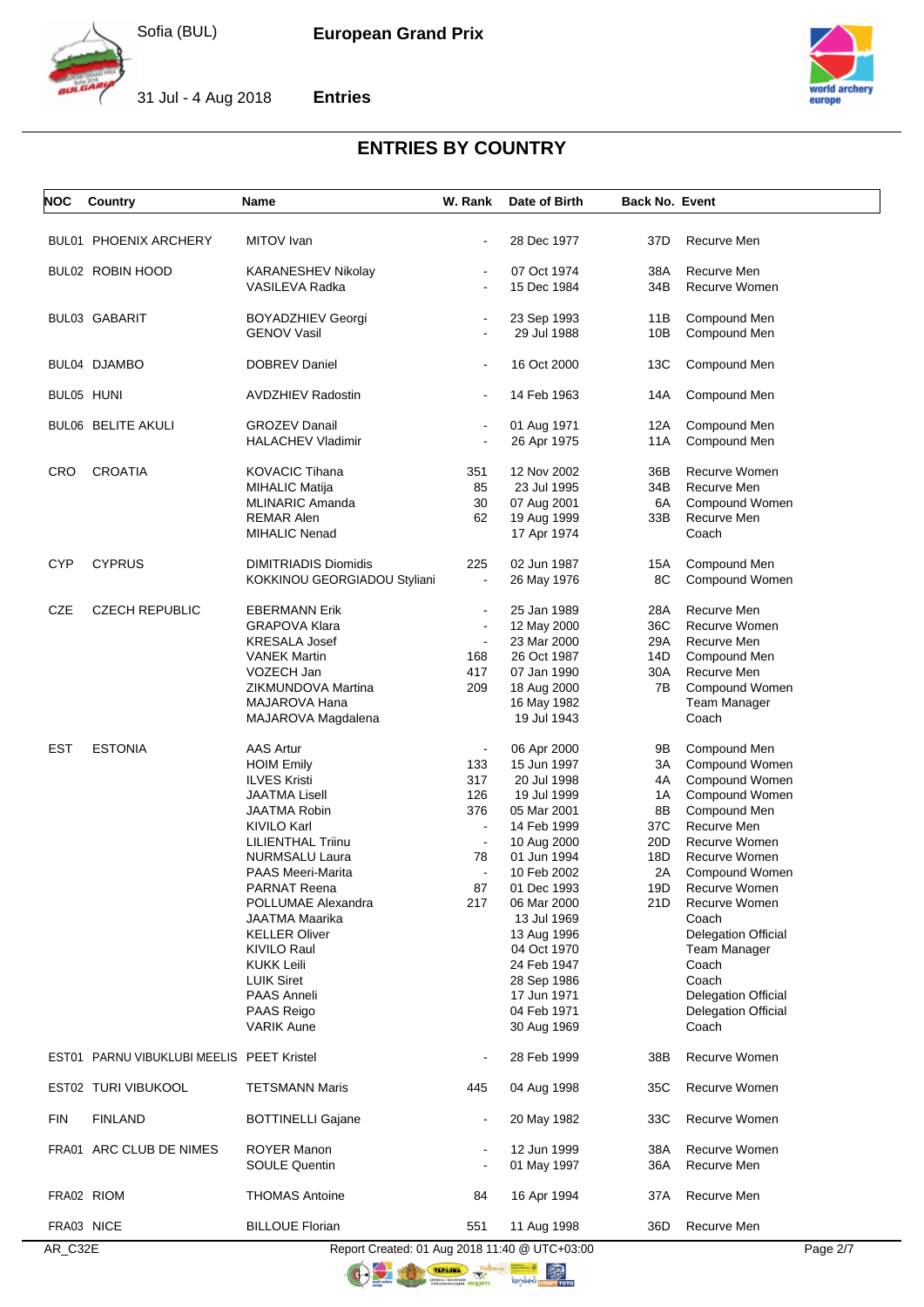



31 Jul - 4 Aug 2018





# **ENTRIES BY COUNTRY**

| NOC        | Country                                        | Name                                                     | W. Rank                  | Date of Birth              | <b>Back No. Event</b> |                            |
|------------|------------------------------------------------|----------------------------------------------------------|--------------------------|----------------------------|-----------------------|----------------------------|
|            | FRA04 DRAVEIL-SENARD                           | <b>DELILLE Ferdinand</b>                                 | 460                      | 26 Aug 1996                | 38C                   | Recurve Men                |
|            |                                                |                                                          |                          |                            |                       |                            |
| <b>GBR</b> | <b>GREAT BRITAIN</b>                           | <b>DUNNIGHAN Kate</b>                                    | 351                      | 28 Nov 1994                | 29D                   | Recurve Women              |
|            |                                                | <b>HALL Tom</b>                                          | 96                       | 17 Sep 1990                | 18A                   | Recurve Men                |
|            |                                                | <b>HOLDEN Ryan</b>                                       | $\blacksquare$           | 16 Oct 1997                | 19A                   | Recurve Men                |
|            |                                                | <b>HUSTON Patrick</b>                                    | 27                       | 05 Jan 1996                | 17A                   | Recurve Men                |
|            |                                                | JUDD Michael                                             | 386                      | 10 Nov 1988                | 20A                   | Recurve Men                |
|            |                                                | SAGOO Jaspreet Kaur Jessica                              | 334                      | 16 Jan 1996                | 37A                   | Recurve Women              |
|            | GBR01 UNIVERSITY OF BIRMINGHAM TIPPING Rebekah |                                                          | 351                      | 20 Dec 1992                | 35B                   | Recurve Women              |
|            | GBR02 UNIVERSITY OF WARWICK DAVIS Emma         |                                                          | $\blacksquare$           | 21 Mar 1992                | 30D                   | Recurve Women              |
|            | GBR03 CMO BOUMEN                               | <b>LARKINS Yulia</b>                                     | $\blacksquare$           | 25 Oct 1982                | 31D                   | Recurve Women              |
| GEO        | <b>GEORGIA</b>                                 | <b>ESEBUA Kristine</b>                                   | 36                       | 19 Mar 1985                | 28A                   | Recurve Women              |
|            |                                                | MESTVIRISHVILI Zurab                                     | 182                      | 29 Jul 1996                | 29B                   | Recurve Men                |
|            |                                                | MOSESHVILI Jaba                                          | 374                      | 01 Jan 1994                | 28B                   | Recurve Men                |
|            |                                                | NARIMANIDZE Khatuna                                      | 27                       | 02 Feb 1974                | 29A                   | Recurve Women              |
|            |                                                | PHUTKARADZE Tsiko                                        | 106                      | 01 Jun 1996                | 30A                   | Recurve Women              |
|            |                                                |                                                          |                          |                            | 27B                   | Recurve Men                |
|            |                                                | PKHAKADZE Lasha                                          | 256                      | 24 May 1994                |                       |                            |
|            |                                                | <b>LEKVEISHVILI David</b>                                |                          | 20 Jan 1972                |                       | <b>Delegation Official</b> |
|            |                                                | PHUTKARADZE Tamaz                                        |                          | 04 Feb 1961                |                       | Coach                      |
|            |                                                | TSKHVARIASHVILI Manana                                   |                          | 12 Sep 1968                |                       | Coach                      |
| <b>GER</b> | <b>GERMANY</b>                                 | <b>KOMISCHKE Konrad</b>                                  | $\blacksquare$           | 09 Oct 1997                | 34D                   | Recurve Men                |
|            |                                                | <b>KRAMER Jannis</b>                                     |                          | 17 Apr 1998                | 33D                   | Recurve Men                |
| GRE        | <b>GREECE</b>                                  | <b>ANASTASAKIS Dimitrios</b>                             | $\overline{\phantom{a}}$ | 04 Jun 1979                | 17C                   | Recurve Men                |
|            |                                                | ANASTASIADI Styliani-Antigoni                            | $\blacksquare$           | 19 Dec 1998                | 35D                   | Recurve Women              |
|            |                                                | <b>KALOGIANNIS Basileios</b>                             | 374                      | 13 Jul 1960                | 16C                   | Recurve Men                |
|            |                                                | KARAGEORGIOU Alexandros                                  | 201                      | 03 Jun 1986                | 20C                   | Recurve Men                |
|            |                                                | <b>KATSAITIS Panagiotis</b>                              | $\blacksquare$           | 17 Oct 1997                | 19C                   | Recurve Men                |
|            |                                                | <b>KOSTOPOULOS Athanasios</b>                            | 311                      |                            |                       |                            |
|            |                                                |                                                          |                          | 11 Sep 1970                | 8A                    | Compound Men               |
|            |                                                | KOUKOUZELIS Andreas                                      | $\blacksquare$           | 16 Jul 1996                | 10A                   | Compound Men               |
|            |                                                | <b>KROAZIE Kyriakos</b>                                  | 430                      | 04 May 1973                | 9A                    | Compound Men               |
|            |                                                | <b>MPELLOS Athanasios</b>                                | $\blacksquare$           | 30 Jan 1971                | 18C                   | Recurve Men                |
|            |                                                | TSAKIRI Anastasia                                        | $\blacksquare$           | 16 Sep 1989                | 4D                    | Compound Women             |
|            |                                                | TSOUKNAKI Georgia                                        | $\blacksquare$           | 04 Jan 1964                | 5D                    | Compound Women             |
|            | <b>GRE01 PANATHINAIKOS</b>                     | <b>FOUNTZOULAS Georgios</b>                              |                          | 02 Apr 1981                | 13D                   | Compound Men               |
|            |                                                | LIOUTA Stavroula                                         | $\blacksquare$           | 30 May 1972                | 32A                   | Recurve Women              |
|            |                                                | SKARTSIARI Evgenia                                       |                          | 11 Mar 1981                | 33A                   | Recurve Women              |
|            |                                                | <b>THEMELIS Panagiotis</b>                               |                          | 30 May 2000                | 38B                   | Recurve Men                |
|            |                                                | <b>TSIAKA Christiana</b>                                 |                          | 21 Apr 1978                | 31A                   | Recurve Women              |
|            | GRE02 TETRAPTERYLLIS                           | MARONITI Styliani                                        |                          | 07 Oct 1979                | 34D                   | Recurve Women              |
|            | GRE04 KASTOR                                   | <b>OIKONOMOU Athanassios</b>                             | $\blacksquare$           | 11 Feb 1975                | 35D                   | Recurve Men                |
| <b>ISL</b> | <b>ICELAND</b>                                 | DAXBOCK Astrid                                           | 188                      | 30 Jul 1980                | 37B                   | Recurve Women              |
|            |                                                | <b>GISLASON Olafur</b>                                   | 497                      | 09 Mar 1981                | 16D                   | Recurve Men                |
|            |                                                | <b>GUDJONSSON Gudmundur Orn</b>                          | 156                      | 09 Nov 1982                | 15B                   | Compound Men               |
|            |                                                | GUDJONSSON Gudmundur Orn                                 | 290                      | 09 Nov 1982                | 19D                   | Recurve Men                |
|            |                                                |                                                          |                          |                            |                       | Recurve Men                |
|            |                                                | HAFSTEINSSON Ragnar Thor<br><b>JONSSON Ingolfur Rafn</b> | 657<br>497               | 08 Jan 1986<br>29 Jan 1975 | 17D<br>18D            | Recurve Men                |
|            |                                                |                                                          |                          |                            |                       |                            |
| <b>ISR</b> | <b>ISRAEL</b>                                  | <b>BEHAR Kfir</b>                                        | $\blacksquare$           | 26 Jun 1985                | 14C                   | Compound Men               |
|            |                                                | MATZKIN Guy                                              | 500                      | 01 Jan 1990                | 27D                   | Recurve Men                |
|            |                                                | RAVID Adi                                                | $\blacksquare$           | 19 Jul 1967                | 29D                   | Recurve Men                |
|            |                                                | <b>SHANNY Itay</b>                                       | 657                      | 01 Sep 1998                | 28D                   | Recurve Men                |
|            |                                                | YOGEV Yuri                                               |                          | 30 Jan 1963                |                       | Coach                      |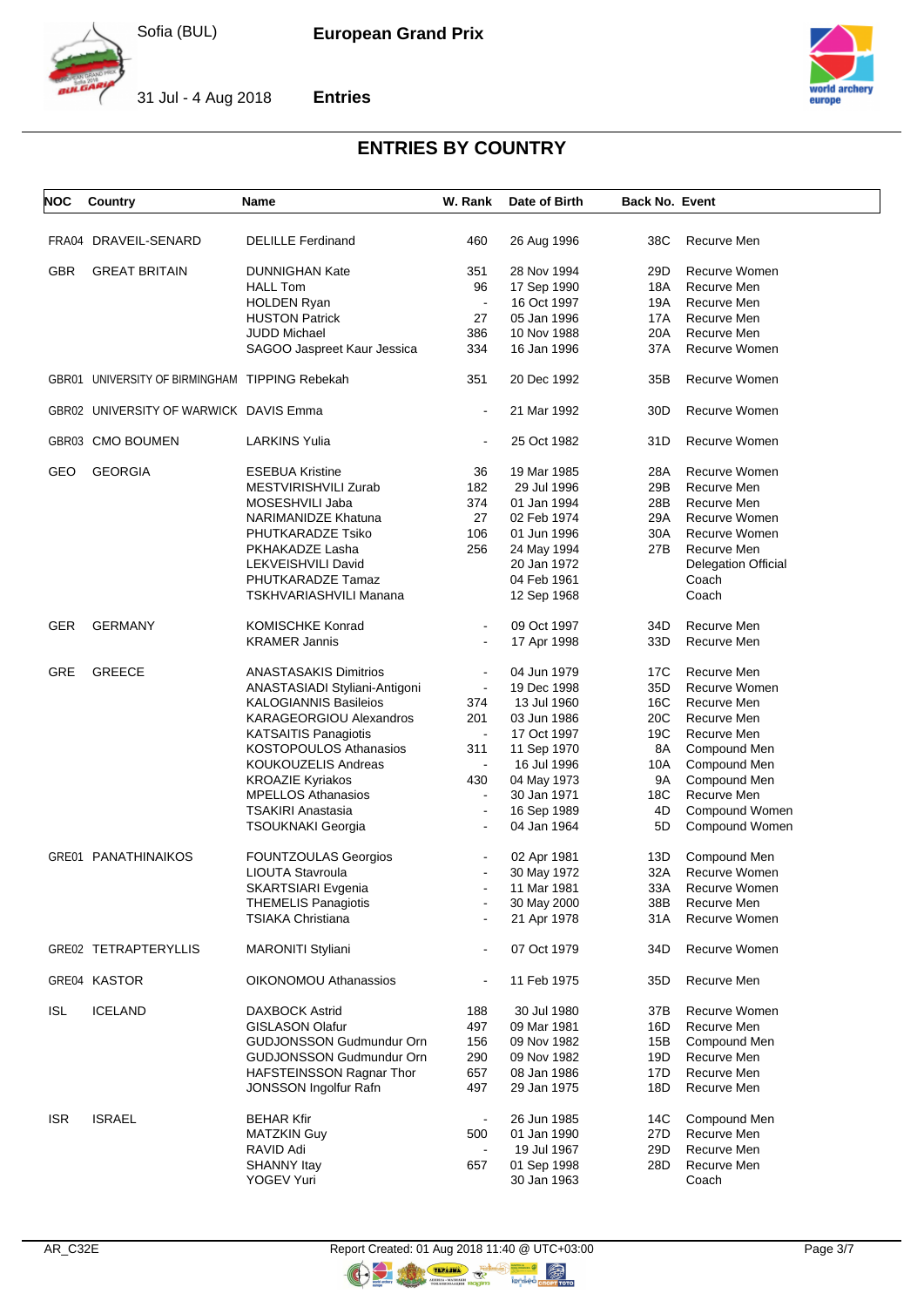

**Entries**



31 Jul - 4 Aug 2018



#### **ENTRIES BY COUNTRY**

| <b>NOC</b> | Country                                            | Name                                | W. Rank        | Date of Birth | <b>Back No. Event</b> |                            |
|------------|----------------------------------------------------|-------------------------------------|----------------|---------------|-----------------------|----------------------------|
|            |                                                    |                                     |                |               |                       |                            |
| ITA        | <b>ITALY</b>                                       | <b>BOGGIATTO Alex</b>               |                | 08 Jul 1999   | 5А                    | Compound Men               |
|            |                                                    | <b>CAVALLERI Giulia</b>             | $\blacksquare$ | 24 Apr 1993   | 1B                    | Compound Women             |
|            |                                                    | LODETTI Alessandro                  | 376            | 03 Aug 1982   | 6A                    | Compound Men               |
|            |                                                    | <b>MIOR Viviano</b>                 | 90             | 03 Apr 1997   | 7A                    | Compound Men               |
|            |                                                    | <b>RET Sara</b>                     | 88             | 26 Mar 1998   | 2B                    | Compound Women             |
|            |                                                    | <b>RONER Elisa</b>                  | $\blacksquare$ | 04 Jul 2001   | 3B                    | Compound Women             |
|            |                                                    | <b>SARTORI</b> Guendalina           | 132            | 08 Aug 1988   | 36D                   | Recurve Women              |
|            |                                                    | <b>TONELLI Amedeo</b>               | 102            | 04 Jun 1985   | 36C                   | Recurve Men                |
|            |                                                    | DI BUÒ llario                       |                | 13 Dec 1965   |                       | Coach                      |
|            |                                                    | <b>VALESELLA Flavio</b>             |                | 20 Jun 1952   |                       | Coach                      |
| <b>JPN</b> | <b>JAPAN</b>                                       | HAYAKAWA Ren                        | 31             | 24 Aug 1987   | 25D                   | Recurve Women              |
|            |                                                    | HAYASHI Yuki                        | 94             | 02 Oct 1984   | 24D                   | Recurve Women              |
|            |                                                    | MATSUMOTO Ayane                     | 305            | 18 Feb 1995   | 22D                   | Recurve Women              |
|            |                                                    | <b>OHASHI Tomoka</b>                | 215            | 09 Jul 1999   | 23D                   | Recurve Women              |
|            |                                                    | <b>OONUKI Wataru</b>                | 123            | 26 Apr 1994   | 23A                   | Recurve Men                |
|            |                                                    | <b>SUGIO Tomoki</b>                 | 138            | 07 May 1995   | 22A                   | Recurve Men                |
|            |                                                    | <b>TABATA Shungo</b>                | 311            | 10 Oct 1987   | 21A                   | Recurve Men                |
|            |                                                    | YAMAMOTO Masaya                     | 266            | 05 Sep 1996   | 24A                   | Recurve Men                |
|            |                                                    |                                     |                |               |                       | Coach                      |
|            |                                                    | <b>KIM Sanghoon</b>                 |                | 19 Oct 1971   |                       |                            |
|            |                                                    | MATSUKI Yuji                        |                | 06 Nov 1968   |                       | Coach                      |
|            |                                                    | <b>OKAMOTO Ryuji</b>                |                | 07 Mar 1975   |                       | Coach                      |
|            |                                                    | <b>TANAKA Nobukane</b>              |                | 12 Oct 1965   |                       | <b>Team Manager</b>        |
|            |                                                    | YOON Hyesun                         |                | 04 Jan 1984   |                       | Coach                      |
| LAT        | LATVIA                                             | <b>APSITIS Janis</b>                | $\blacksquare$ | 11 Oct 1982   | 32D                   | Recurve Men                |
|            |                                                    | <b>BLAZE Davis</b>                  | $\blacksquare$ | 02 Oct 2000   | 31D                   | Recurve Men                |
|            |                                                    | <b>KREICBERGA Anete</b>             | 357            | 17 Sep 1992   | 32D                   | Recurve Women              |
|            |                                                    | <b>LAPSINS Eduards</b>              | $\blacksquare$ | 06 May 1962   | 30D                   | Recurve Men                |
|            |                                                    | MATVEJEVA Rimma                     | $\blacksquare$ | 17 Dec 1973   | 33D                   | Recurve Women              |
|            |                                                    | MELESKEVICS Sergej                  |                | 21 May 1994   | 14B                   | Compound Men               |
|            |                                                    | OLEKSEJENKO Julia                   | 134            | 08 May 1965   | 8A                    | Compound Women             |
|            |                                                    | <b>OLEKSEJENKO Aleksandrs</b>       |                | 05 May 1956   |                       | Coach                      |
| LUX        | LUXEMBOURG                                         | <b>BEGA Timo</b>                    | 225            | 14 Nov 1998   | 7В                    | Compound Men               |
|            |                                                    | <b>HOCEVAR Arnaud</b>               |                | 30 Apr 1986   | 5Β                    | Compound Men               |
|            |                                                    | <b>KLEIN Joe</b>                    | 280            | 08 May 2000   | 25D                   | Recurve Men                |
|            |                                                    | <b>KLEIN Luca</b>                   | $\blacksquare$ | 14 Jul 1998   | 24D                   | Recurve Men                |
|            |                                                    | <b>KLEIN Pit</b>                    | 166            | 12 Sep 1996   | 26D                   | Recurve Men                |
|            |                                                    |                                     |                |               |                       |                            |
|            |                                                    | <b>SEYWERT Gilles</b>               | 254            | 28 Jan 1984   | 6B                    | Compound Men               |
|            |                                                    | <b>BALDAUFF Laurence</b>            |                | 19 Nov 1974   |                       | <b>Delegation Official</b> |
|            |                                                    | <b>CORNARO Yvon</b>                 |                | 10 Jun 1957   |                       | Coach                      |
| MDA        | <b>MOLDOVA</b>                                     | <b>DINDA Stanislav</b>              |                | 05 Sep 2001   | 32B                   | Recurve Men                |
|            |                                                    | <b>GATCO Milena</b>                 | 197            | 08 Jan 2001   | 33B                   | Recurve Women              |
|            |                                                    | OLARU Dan                           | 138            | 11 Nov 1996   | 30B                   | Recurve Men                |
|            |                                                    | <b>TROSTEANETCHI Alexei</b>         | 247            | 29 Mar 2001   | 31 B                  | Recurve Men                |
|            |                                                    | CECANOVA Irina                      |                | 15 Nov 1970   |                       | Coach                      |
| <b>NED</b> | <b>NETHERLANDS</b>                                 | <b>BAYARDO Gabriela</b>             | 45             | 18 Feb 1994   | 30C                   | Recurve Women              |
|            |                                                    | <b>BROEKSMA Gijs</b>                | 291            | 10 Dec 1999   | 33A                   | Recurve Men                |
|            |                                                    | <b>DEDEN</b> Esther                 | 144            | 01 Jul 1994   | 29C                   | Recurve Women              |
|            |                                                    | <b>VAES Damian</b>                  | $\blacksquare$ | 11 Aug 2001   | 31 A                  | Recurve Men                |
|            |                                                    | <b>VISSER Sietske</b>               | 305            | 31 May 1992   | 28C                   | Recurve Women              |
|            |                                                    | <b>WILTHAGEN Jonah</b>              |                |               |                       | Recurve Men                |
|            |                                                    |                                     |                | 08 Nov 1999   | 32A                   |                            |
|            |                                                    | <b>CUSTERS Emiel</b>                |                | 28 Jun 1986   |                       | <b>Team Manager</b>        |
|            |                                                    | VAN ROZENDAAL-VAN GERVEN Jacqueline |                | 20 Feb 1964   |                       | Coach                      |
|            | NED01 ARC ROTTERDAM                                | <b>JEURISSEN Damiaan</b>            | 305            | 05 Jan 1994   | 36B                   | Recurve Men                |
|            | NED02 DE ZWARTMIKKERS MIDDELBEERS VAN DIJCK Claire |                                     | 396            | 14 Jun 1993   | 37C                   | Recurve Women              |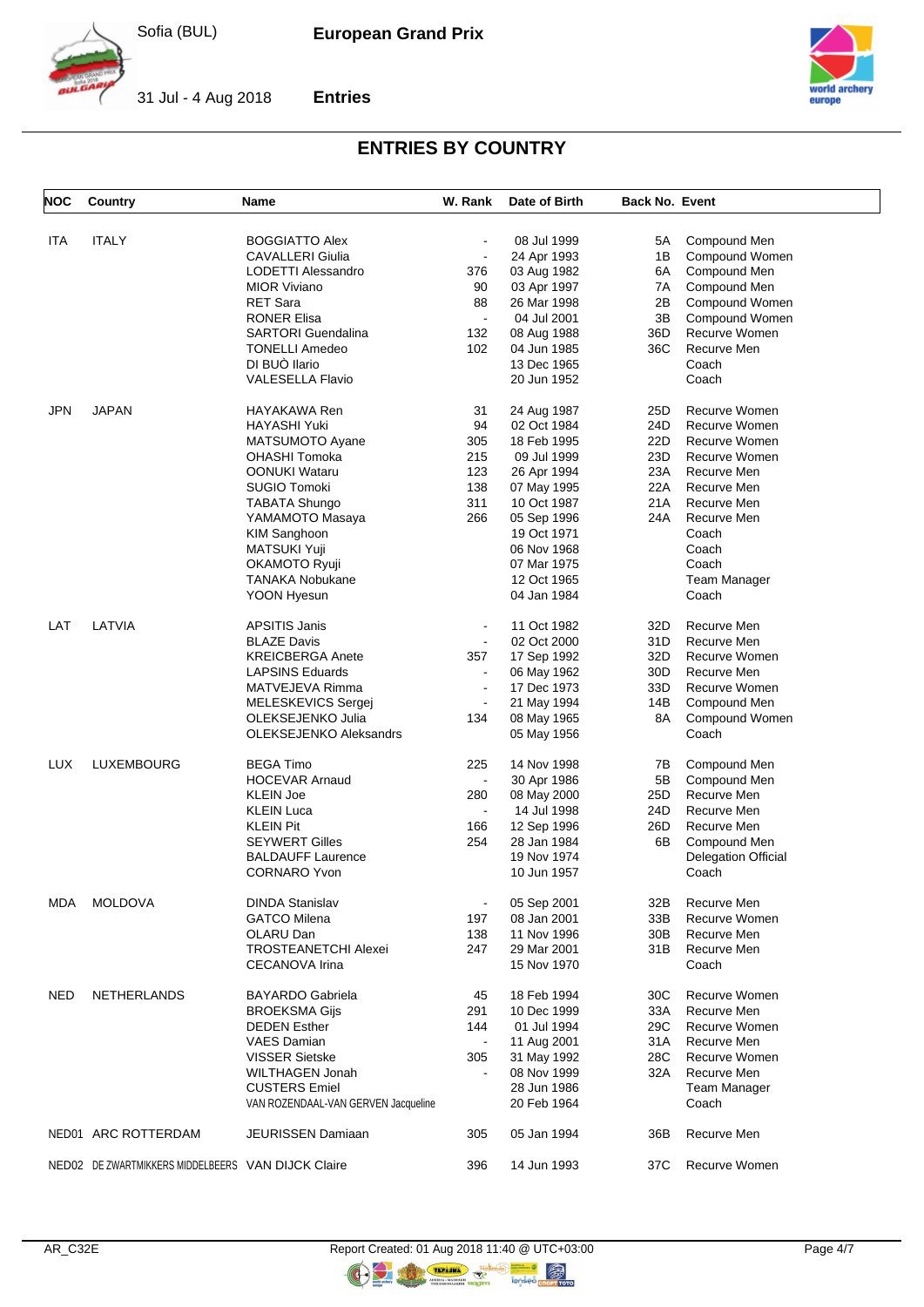

**Entries**



31 Jul - 4 Aug 2018



#### **ENTRIES BY COUNTRY**

| NOC        | Country                                           | Name                                      | W. Rank                  | Date of Birth              | <b>Back No. Event</b> |                              |
|------------|---------------------------------------------------|-------------------------------------------|--------------------------|----------------------------|-----------------------|------------------------------|
|            |                                                   |                                           |                          |                            |                       | Compound Women               |
| NOR.       | <b>NORWAY</b>                                     | <b>GRYDELAND Runa</b>                     | 57<br>133                | 06 May 1994                | 6D<br>35A             | Recurve Men                  |
|            |                                                   | <b>HAGEN Paul Andre</b>                   | $\blacksquare$           | 26 May 1992                |                       | Recurve Men                  |
|            |                                                   | <b>HASTHI Sander Thorbjornsen</b>         |                          | 12 Jan 1999<br>02 Mar 1995 | 34A                   |                              |
|            |                                                   | <b>HAUGSETH Mads</b><br><b>ISNES Trym</b> | 45                       |                            | 11D                   | Compound Men<br>Compound Men |
|            |                                                   | LINDBERGET Sigmund                        |                          | 10 Oct 2000<br>30 Sep 1956 | 10D                   | Team Manager                 |
|            | NOR01 SANDEFJORD BUESKYTTERE FEVANG MARZOUK Laila |                                           | $\blacksquare$           | 26 Oct 1993                | 34A                   | Recurve Women                |
|            |                                                   | <b>ROTH Sander</b>                        |                          | 02 Jan 2000                | 35B                   | Recurve Men                  |
| <b>PAR</b> | PARAGUAY                                          | <b>BENÍTEZ Alejandro</b>                  | 203                      | 08 Jun 2001                | 34C                   | Recurve Men                  |
|            |                                                   | YOTOV Ivan                                |                          | 10 Jun 1956                |                       | Coach                        |
| POL        | <b>POLAND</b>                                     | <b>BANASZAK Jakub</b>                     | 657                      | 14 May 1996                | 10B                   | Recurve Men                  |
|            |                                                   | <b>BARAKONSKA Milena</b>                  | 340                      | 12 May 1992                | 20A                   | Recurve Women                |
|            |                                                   | <b>BUCKI Mateusz</b>                      | $\blacksquare$           | 22 Oct 1993                | 11B                   | Recurve Men                  |
|            |                                                   | <b>CZYZ Pawel</b>                         | $\overline{\phantom{a}}$ | 01 May 1998                | 13B                   | Recurve Men                  |
|            |                                                   | <b>FARASIEWICZ Karolina</b>               | 305                      | 27 Sep 1996                | 18A                   | Recurve Women                |
|            |                                                   | <b>GOMOLISZEK Michal</b>                  | 362                      | 07 Oct 1992                | 2D                    | Compound Men                 |
|            |                                                   | <b>GORAL Malgorzata</b>                   | $\blacksquare$           | 02 Jan 1995                | 19A                   | Recurve Women                |
|            |                                                   | <b>KASPROWSKI Oskar</b>                   | 232                      | 03 Feb 2000                | 14B                   | Recurve Men                  |
|            |                                                   | LIPIARSKA-PALKA Karina                    | 119                      | 16 Feb 1987                | 21A                   | Recurve Women                |
|            |                                                   | NAPLOSZEK Kamila                          | 179                      | 26 May 1999                | 22A                   | Recurve Women                |
|            |                                                   | NAPLOSZEK Slawomir                        | 252                      | 29 Jul 1968                | 12B                   | Recurve Men                  |
|            |                                                   | NESCIOR Andrzej                           | $\Box$                   | 28 Jul 2001                | 15B                   | Recurve Men                  |
|            |                                                   | PRZYBYLSKI Lukasz                         | 54                       | 24 Apr 1994                | 3D                    | Compound Men                 |
|            |                                                   | SMIALKOWSKA Magdalena                     | 289                      | 17 Dec 1997                | 23A                   | Recurve Women                |
|            |                                                   | <b>SZELAG Filip</b>                       | 223                      | 09 Feb 1999                | 1D                    | Compound Men                 |
|            |                                                   | <b>ANTONOV Serhiy</b>                     |                          | 18 Aug 1965                |                       | Coach                        |
|            |                                                   | <b>KOCIK Kazimierz</b>                    |                          | 09 Feb 1964                |                       | <b>Delegation Official</b>   |
|            | POL01 STELLA KIELCE                               | <b>BATOR Sebastian</b>                    | 337                      | 15 Jun 1973                | 37B                   | Recurve Men                  |
|            | POLO2 OSRODEK SPORTOW LUCZNICZYCH ST              | <b>GORCZYCA Krzysztof</b>                 | 461                      | 01 Jan 1967                | 5C                    | Compound Men                 |
|            |                                                   | <b>TERLEGA Tomasz</b>                     | 461                      | 04 Apr 1970                | 6C                    | Compound Men                 |
| ROU        | <b>ROMANIA</b>                                    | <b>ACHILIE Ovidiu</b>                     | 89                       | 11 Jun 1974                | 1A                    | Compound Men                 |
|            |                                                   | ANGELESCU Codruta                         | 224                      | 15 Jun 1968                | 2C                    | Compound Women               |
|            |                                                   | <b>BOROS Luminita</b>                     | 254                      | 22 Jan 1988                | 28D                   | Recurve Women                |
|            |                                                   | <b>CRISTESCU Claudia Daniela</b>          | 152                      | 14 Jan 1969                | 3C                    | Compound Women               |
|            |                                                   | DANILA Andrei                             | 116                      | 16 Jan 1994                | 30C                   | Recurve Men                  |
|            |                                                   | <b>DANILET Anca</b>                       | 306                      | 10 Sep 2001                | 1C                    | Compound Women               |
|            |                                                   | <b>DUMITRASCU Gerard</b>                  | 137                      | 25 Jan 1975                | 2A                    | Compound Men                 |
|            |                                                   | <b>FECIORU Ilinca Andreea</b>             | 499                      | 19 Jul 2002                | 27D                   | Recurve Women                |
|            |                                                   | <b>IEPURI Ghenadi</b>                     | 169                      | 01 Dec 1971                | 28C                   | Recurve Men                  |
|            |                                                   | <b>MARCU Razvan</b>                       | 238                      | 05 Jan 1991                | 29C                   | Recurve Men                  |
|            |                                                   | <b>MIKLOS Beatrice</b>                    | 445                      | 11 Jun 2003                | 26D                   | Recurve Women                |
|            |                                                   | PUSCA Gigi                                | $\blacksquare$           | 05 May 1975                | 4A                    | Compound Men                 |
|            |                                                   | <b>VLAD Marius</b>                        | 154                      | 06 Mar 1969                | 3A                    | Compound Men                 |
|            |                                                   | <b>HOPPE Adriana</b>                      |                          | 06 Jun 1952                |                       | <b>Delegation Official</b>   |
|            |                                                   | <b>VIOREL Habian</b>                      |                          | 19 Sep 1968                |                       | Team Manager                 |

**ORIGINAL** 

COLOR TERRAIN &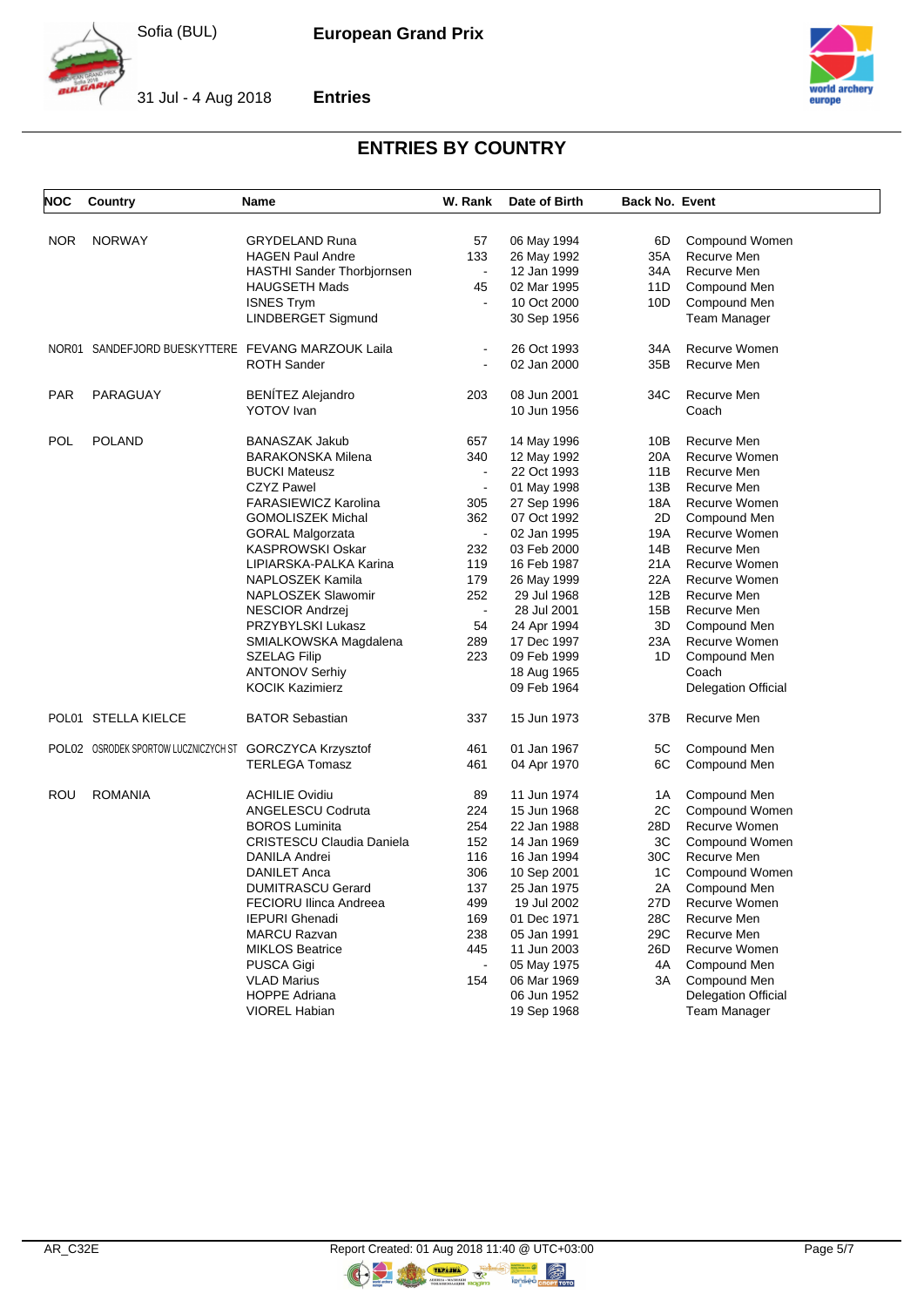

**European Grand Prix**



31 Jul - 4 Aug 2018



**Entries**

### **ENTRIES BY COUNTRY**

| <b>NOC</b> | <b>Country</b>  | Name                         | W. Rank                  | Date of Birth | <b>Back No. Event</b> |                      |
|------------|-----------------|------------------------------|--------------------------|---------------|-----------------------|----------------------|
| <b>RUS</b> | <b>RUSSIA</b>   | <b>BALZHINIMAEV Aldar</b>    | $\sim$                   | 13 Jan 2001   | 19B                   | Recurve Men          |
|            |                 | <b>BASHKIREV Alexey</b>      | 201                      | 08 Jun 1971   | 1C                    | Compound Men         |
|            |                 | <b>BUDAZHAPOVA Tuiana</b>    | $\blacksquare$           | 15 Aug 2002   | 24C                   | Recurve Women        |
|            |                 | <b>CHEREMISKIN Stanislav</b> | $\blacksquare$           | 15 Jan 2001   | 18B                   | Recurve Men          |
|            |                 | DAMBAEV Alexander            | 31                       | 16 Jun 1989   | 3C                    | Compound Men         |
|            |                 | DAMSHAEV Dambi               | $\blacksquare$           | 24 May 2001   | 20B                   | Recurve Men          |
|            |                 | <b>GOMBOEVA Svetlana</b>     | 273                      | 08 Jun 1998   | 26C                   | <b>Recurve Women</b> |
|            |                 | <b>KANISKIN Ivan</b>         | $\sim$                   | 11 Apr 1997   | 2C                    | Compound Men         |
|            |                 | KHARITONOVA Viktoria         | 499                      | 30 Nov 2001   | 27C                   | Recurve Women        |
|            |                 | <b>KRIVOLAP Alexey</b>       | 551                      | 05 Jan 1997   | 17B                   | Recurve Men          |
|            |                 | <b>SEGIN Denis</b>           | $\blacksquare$           | 01 Jun 1990   | 4C                    | Compound Men         |
|            |                 | <b>TSYBIKZHAPOV Aldar</b>    | $\sim$                   | 07 Feb 1996   | 16B                   | Recurve Men          |
|            |                 | TSYRENDONDOPOVA Darima       | 162                      | 24 Jun 1984   | 7C                    | Compound Women       |
|            |                 | ZOTOVA Maria                 | $\blacksquare$           | 04 Feb 2000   | 25C                   | Recurve Women        |
|            |                 | MANKHANOV Zorigto            |                          | 21 Jun 1977   |                       | Coach                |
|            |                 | POSTNIKOVA Elena             |                          | 16 Oct 1966   |                       | Coach                |
|            |                 |                              |                          |               |                       |                      |
| <b>SRB</b> | <b>SERBIA</b>   | <b>STEFANOVIC Nikola</b>     | 162                      | 18 Apr 1997   | 35C                   | Recurve Men          |
|            |                 | ZIKIC Stefan                 | 223                      | 10 Feb 1995   | 15C                   | Compound Men         |
|            |                 | <b>COLOVIC Miljko</b>        |                          | 15 Jun 1960   |                       | Coach                |
| SUI        | SWITZERLAND     | <b>BURRI Kevin</b>           | 150                      | 08 Mar 1991   | 11C                   | Compound Men         |
|            |                 | <b>CHOFFAT Valentin</b>      | $\blacksquare$           | 21 Aug 2000   | 25B                   | Recurve Men          |
|            |                 | <b>DE GIULI Clementine</b>   | 225                      | 10 Apr 1993   | 5C                    | Compound Women       |
|            |                 | <b>DE GIULI Valentine</b>    | 146                      | 02 Oct 1990   | 32B                   | Recurve Women        |
|            |                 | <b>FABER Florian</b>         | 186                      | 05 Oct 1997   | 24B                   | Recurve Men          |
|            |                 | <b>FUSEK Olga</b>            | 396                      | 28 Nov 1998   | 31B                   | Recurve Women        |
|            |                 | <b>HOFER Patrizio</b>        | 192                      | 02 Apr 1980   | 12C                   | Compound Men         |
|            |                 | <b>HUNSPERGER Janine</b>     | 317                      | 20 Jul 2000   | 4C                    | Compound Women       |
|            |                 | OLEKSEJENKO Jelena           | 317                      | 10 Jan 1989   | 6C                    | Compound Women       |
|            |                 | PICHONNAZ Maxine             | $\blacksquare$           | 13 Jul 2000   | 30B                   | <b>Recurve Women</b> |
|            |                 | <b>RUFER Thomas</b>          | 374                      | 01 Aug 1980   | 26B                   | Recurve Men          |
|            |                 | <b>AUBERT Thomas</b>         |                          | 25 Jan 1988   |                       | Team Manager         |
| <b>SVK</b> | <b>SLOVAKIA</b> | <b>BARANKOVA Denisa</b>      | $\blacksquare$           | 07 Sep 2001   | 31C                   | <b>Recurve Women</b> |
|            |                 | <b>BOSANSKY Jozef</b>        | 80                       | 14 May 1976   | 13B                   | Compound Men         |
|            |                 | <b>BUZEK Vladimir</b>        | 123                      | 11 May 1978   | 12B                   | Compound Men         |
|            |                 | <b>FRANCU Ondrej</b>         | $\blacksquare$           | 24 Jun 2000   | 26A                   | Recurve Men          |
|            |                 | <b>HURBAN JR. Vladimir</b>   | 255                      | 14 Mar 1996   | 25A                   | Recurve Men          |
|            |                 | LONGOVA Alexandra            | 32                       | 07 Feb 1994   | 32C                   | Recurve Women        |
|            |                 | <b>SRDOS Viliam</b>          | $\overline{\phantom{a}}$ | 31 Mar 2000   | 27A                   | Recurve Men          |
|            |                 | <b>HURBAN Vladimir</b>       |                          | 06 Oct 1969   |                       | Team Manager         |
|            |                 | MISKOVSKY Matej              |                          | 25 Jan 1992   |                       | Coach                |